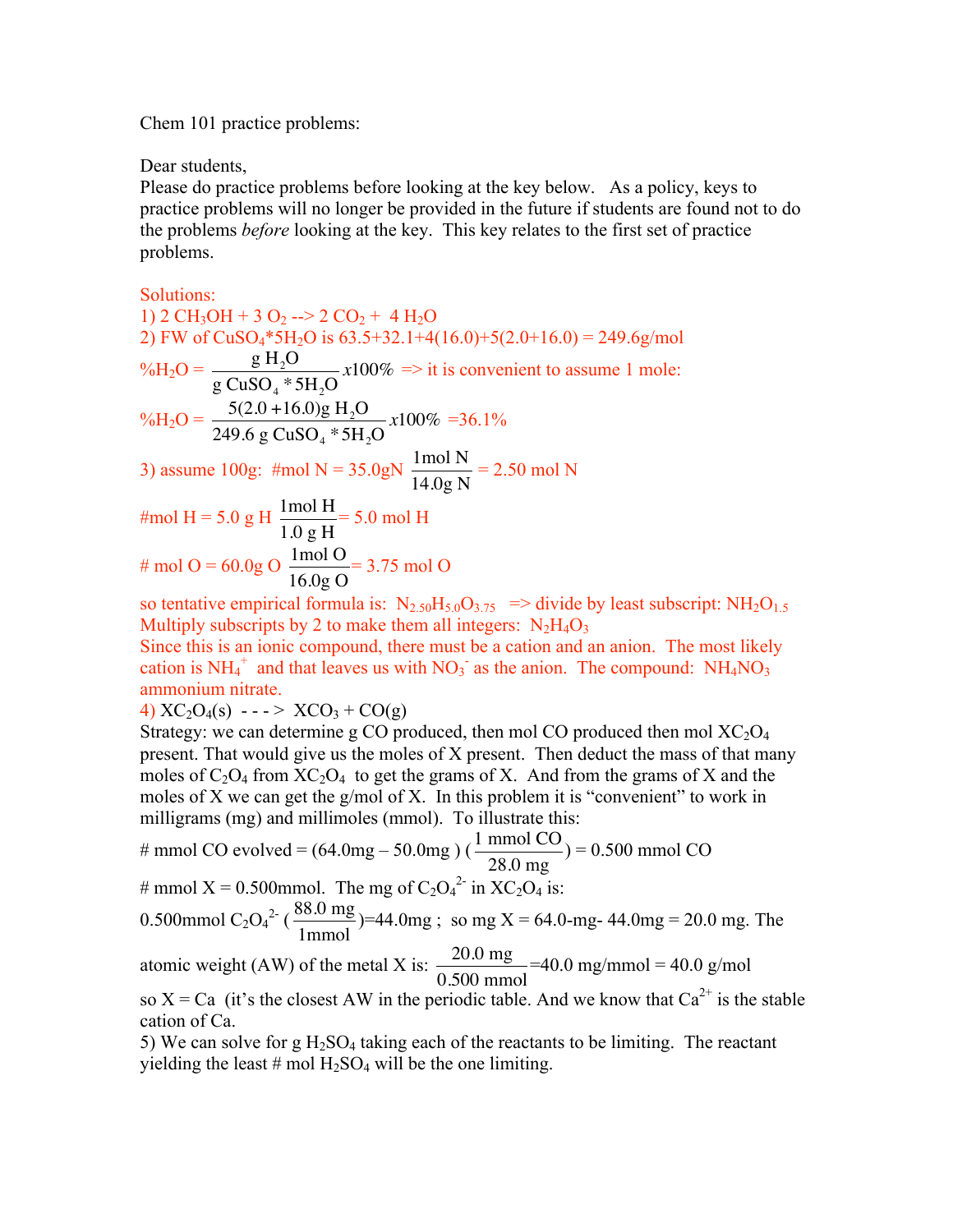Assuming SO<sub>2</sub> limiting: #mol H<sub>2</sub>SO<sub>4</sub> = 100.0g SO<sub>2</sub>  $\frac{1 \text{ mol SO}_2}{644 \text{ m}^2}$ Assuming H<sub>2</sub>O limiting: #mol H<sub>2</sub>SO<sub>4</sub> = 25.0 g H<sub>2</sub>O  $\frac{1 \text{ mol H}_2\text{O}}{10.0 \text{ J} \cdot \text{mol}}$ 64.1 g  $\text{SO}_2$ 2 mol  $H_2SO_4$ 2 mol  $\text{SO}_2$ =1.56 mol Assuming O<sub>2</sub> limiting: #mol H<sub>2</sub>SO<sub>4</sub> = 20.0 g O<sub>2</sub>  $\frac{1 \text{ mol O}_2}{22.0 \text{ mO}}$ Since  $O_2$  produces the least amount of sulfuric acid, it must be the limiting reagent. 32.. $0$  g  $O<sub>2</sub>$ 2 mol  $\rm H_2SO_4$ 1 mol  $O_2$ =1.25 mol for the %yield= $\frac{\text{actual yield}}{\text{theoretical yield}} \times 100\%$ . From the for-18.0 g  $H_2O$ 2 mol  $H_2SO_4$ 2 mol  $H_2O$  $=1.39$  mol 6) This problem gives the % yield. It also gives the actual yield. We know the formula We use this to calculate the g  $N_2$  needed. The balanced equation:  $N_2 + 3 H_2 \rightarrow 2 NH_3$ theoretical yield x 100% . From the formula for %yield, we can write: theoretical yield= $\frac{\text{actual yield}}{\text{stat}}$ % yield  $x 100\% = \frac{920x10^3g}{750}$ 75%  $x100\% = 1.2x10^6$  g

# g N<sub>2</sub> needed = 1.2x10<sup>6</sup> g NH<sub>3</sub> 
$$
\frac{1 \text{mol } NH_3}{17.0 \text{g } NH_3} \frac{1 \text{mol } N_2}{2 \text{ mol } NH_3} \frac{28.0 \text{g } N_2}{\text{mol } N_2} = 9.9x10^5 \text{g}
$$

7) Balanced equation:  $4 \text{ Al} + 3 \text{ O}_2$  -->  $2 \text{ Al}_2\text{O}_3$ First calculate g  $Al_2O_3$  formed if Al is limiting:

# g Al<sub>2</sub>O<sub>3</sub> = 5.40 g Al (1mol/27.0) (2 mol Al<sub>2</sub>O<sub>3</sub> / 4 mol Al) (102.0 g /mol Al<sub>2</sub>O<sub>3</sub>)=10.2 g Or, if  $O_2$  is limiting:

# g Al<sub>2</sub>O<sub>3</sub> = 5.00 g O<sub>2</sub> (1mol/32.0) (2 mol Al<sub>2</sub>O<sub>3</sub> / 3 mol O<sub>2</sub>) (102.0 g/mol Al<sub>2</sub>O<sub>3</sub>)=10.6 g That means that Al is limiting. So 0 g of Al will remain. And  $10.2$  g Al<sub>2</sub>O<sub>3</sub> is formed. #g O<sub>2</sub>, remaining = 5.00 g –(5.40g Al)(1mol / 27.0g)(3 mol O<sub>2</sub>/4 mol Al) (32.0g O<sub>2</sub>/mol O<sub>2</sub>)  $= 5.00 - 4.80 = 0.20g$  O<sub>2</sub>

8) a)  $H_2CO_3 + 2$  NaOH --> Na<sub>2</sub>CO<sub>3</sub> + 2 H<sub>2</sub>O b)  $\text{H}_2\text{CO}_3 + 2 \text{OH} \rightarrow \text{CO}_3^2 + 2 \text{H}_2\text{O}$ 

9) Write balanced equation:  $H_3PO_4 + 3$  NaOH --> 3  $H_2O + Na_3PO_4$ Calculate  $\#$  mol Na<sub>3</sub>PO<sub>4</sub> formed assuming either the acid or the base is limiting: # mol Na<sub>3</sub>PO<sub>4</sub> = 2mol H<sub>3</sub>PO<sub>4</sub> (1 mol Na<sub>3</sub>PO<sub>4</sub> / 1mol H<sub>3</sub>PO<sub>4</sub>) = 2 mol Na<sub>3</sub>PO<sub>4</sub> or, # mol Na<sub>3</sub>PO<sub>4</sub> = 3 mol NaOH (1 mol Na<sub>3</sub>PO<sub>4</sub> / 3 mol NaOH) = 1 mol Na<sub>3</sub>PO<sub>4</sub> so, the phosphoric acid is limiting.

10) Titration reaction: HNO<sub>3</sub> + NaOH 
$$
\longrightarrow
$$
 H<sub>2</sub>O + NaNO<sub>3</sub>:  
\n[HNO<sub>3</sub>] = 
$$
\frac{20.0 \text{m} \text{L} \text{NaOH}}{1000 \text{m} \text{L}} \frac{0.400 \text{mol}}{\text{L}} \frac{1 \text{mol HNO}_3}{\text{mol NaOH}} = 0.320 \text{M}
$$
\nOr, we can say: at equity. pt: # mol H<sup>+</sup> donated = # mol H<sup>+</sup> accepted  
\n# mol HNO<sub>3</sub> = # mol NaOH => M<sub>HNO3</sub>V<sub>HNO3</sub> = M<sub>NaOH</sub>V<sub>NaOH</sub>  
\n
$$
\Rightarrow MHNO3 = (.400 \text{M})(20.0 \text{m} \text{L})/(25.0 \text{m} \text{L}) = 0.320 \text{M}
$$